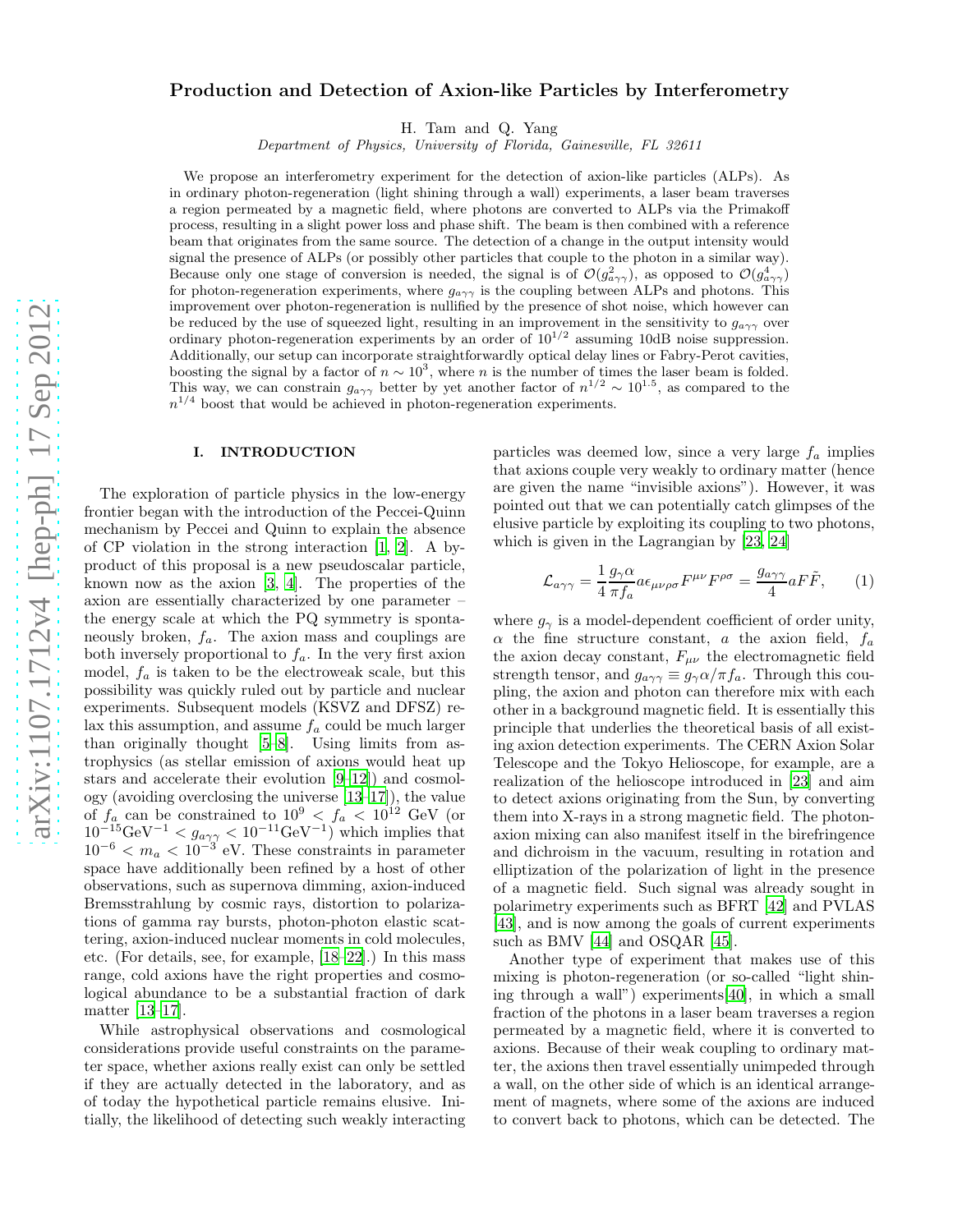primary advantage of photon-regeneration experiments is their greater control over experimental conditions, since the laser beam is prepared in the laboratory, so they do not have to rely on extraterrestrial axion sources. The major drawback is that their signal is very weak  $(\propto g_{a\gamma\gamma}^4)$ , since two stages of conversion are required. At the moment, photon regeneration experiments do not have sufficient sensitivity to detect the QCD axion, though they are in principle capable of detecting other particles that couple more strongly to the photon in an analogous manner. Hence, their primary objective is to detect "axionlike particles" (ALPs), rather than axions.

ALPs are predicted to exist generically in string theory [\[25](#page-6-14)]. While pseudoscalar ALPs couple to photons as axions do, scalar ALPs couple to photons via a  $aF_{\mu\nu}F^{\mu\nu}$ term in the Lagrangian, so they can be produced by photons whose polarization is perpendicular to the background magnetic field [\[26\]](#page-6-15). In general, there is no a priori relationship between their mass and couplings of ALPs; hence their parameter space is a lot less constrained compared to axions.

In this paper, we propose a new experimental method based on interferometry to detect ALPs. A laser beam is split into two beams of equal intensity. One of them acts as a reference beam, while the other would traverse a region permeated by a magnetic field to induce conversion into ALPs, just as in the first half of photonregeneration experiments. However, instead of having a second stage behind a wall where ALPs are converted back to photons, the beam is recombined with the reference beam. If photon-ALPs conversion has occurred, the beam emerging from the conversion region would have a slightly reduced amplitude and a phase shift relative to the reference beam. This leads to a change in the combined intensity, which can then be measured by a detector. Because only one stage of conversion is needed, the signal intensity is proportional to only  $g_{a\gamma\gamma}^2$ , instead of  $g_{a\gamma\gamma}^4$  for the photon-regeneration experiment. This, however, does not straightforwardly improve sensitivity to  $g_{a\gamma\gamma}$  due to the presence of shot noise in an ordinary light source; we will expound on this later.

In order to avoid having the signal being overwhelmed by the background, the two beams are arranged to traverse paths of different lengths, such that they would be out of phase by  $\pi$  at the detector when the magnetic field is switched off. Thus, without any conversion the two beams would interfere destructively at the detector, and the detection of a flash of light would signal the occurrence of ALPs production. Unfortunately, at the dark fringe the signal is reduced to a second-order effect  $(\mathcal{O}(g_{a\gamma\gamma}^4))$ , so it is necessary to modulate the amplitude (or frequency) of the laser by using a Pockels cell. The presence of the two sidebands in addition to the carrier gives rise to a component in the power output that is of  $\mathcal{O}(g_{a\gamma\gamma}^2)$ , which can then be isolated and detected by the use of a mixer.

The use of a coherent light source is accompanied by the presence of shot noise. For an incoming laser beam of

N photons, the Heisenberg uncertainty principle implies an fluctuation of  $\sqrt{N}$  in the photon number. This reduces our ability to place a limit on the ALPs-photon coupling:  $g_{a\gamma\gamma} \sim B^{-1} L^{-1} N^{-1/4}$ , which is the same as that in photon regeneration (where  $B, L$ , and  $N$  are the magnetic field, length of conversion region, and number of photons respectively). Fortunately, our design admits a straightforward implementation of light squeezing, which can reduce shot noise by an order of magnitude with current techniques.

Furthermore, by employing optical delay lines or Fabry-Perot cavities, we can enhance the signal by a factor of  $n$ , where  $n$  is the number of times a laser beam is folded. So we can improve our constraint on  $g_{a\gamma\gamma}$  by  $n^{1/2} \sim 10^{1.5}$ . By comparison, the use of an optical delay line or Fabry-Perot cavity in photon-regeneration results in a much weaker improvement of order  $n^{1/4}$ .

For completeness, we include in our analysis, in addition to ALPs, gravitons, which couple to two photons via the  $h_{\mu\nu}T^{\mu\nu}$  coupling in linearized general relativity, where  $T^{\mu\nu}$  is the energy-momentum tensor which receives a contribution from the electromagnetic field. This is known in the literature as the Gertsenshtein Effect [\[27](#page-6-16), [28](#page-6-17)]. As we will see, the coupling between them is of  $\mathcal{O}(G)$ , where G is Newton's constant. With current technologies, it is expected that our proposed experiment clearly does not have the sensitivity to detect gravitons.

We also point out that in recent years there has been a proliferation of hypothesized particles, many of which couple to photons, so they could also potentially be discovered in our proposed experiment. Some examples include chameleons, massive hidden photons, and light minicharged particles [\[30](#page-6-18)[–34](#page-7-5)]. In particular, using results in [\[30](#page-6-18)], it is straightforward to generalize our analysis to the detection of minicharged particles.

This paper is structured as follows. In Section II, we review the physical principles underlying the proposed experiment for ALPs and gravitons. In Section III, we propose in detail the experimental design, and discuss how amplitude modulation can boost the signal intensity to  $\mathcal{O}(g_{a\gamma\gamma}^2B^2L^2N)$ . This is then followed by Section IV, in which we examine the implications of the presence of shot noise; possible ways to enhance the sensitivity of the experiment; and then Section V, in which we discuss methods to help infer the identity of the particle that the laser photons have converted into.

# II. THEORETICAL BACKGROUND

In an external magnetic field, a photon can convert into any particle with a two-photon vertex. In general, this has two consequences. First, there is a decrease in the amplitude of the photon, as the newly created particles carry away energy. Second, if the new particle is massive, a phase shift is introduced. If the conversion rates for different polarizations are different, the conversion would result in birefringence (ellipticity) and dichro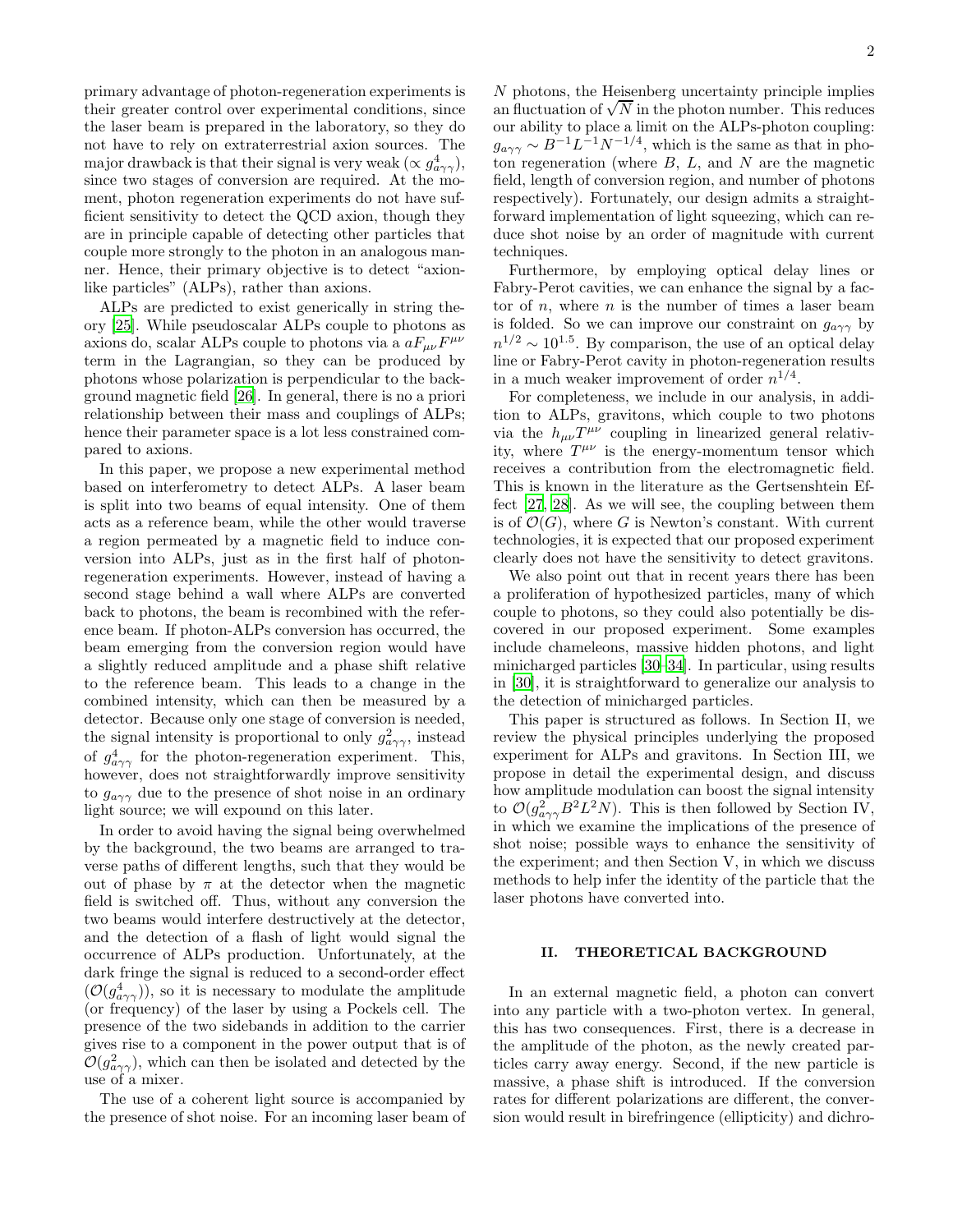ism (rotation of polarization). We review in this section the theory behind these two effects.

# A. Scalar and pseudoscalar ALPs

# 1. Power loss via the Primakoff Effect

Photon-axion mixing in a magnetic field is based on the  $aF\ddot{F}$  coupling [\(1\)](#page-0-0), where one of the photon legs is a virtual photon in the magnetic field. If the polarization of the photon is parallel to the magnetic field, the probability of conversion  $\eta$  can be obtained from the cross section of this process, which was first done in [\[23,](#page-6-12) [24](#page-6-13)] and is given by

<span id="page-2-0"></span>
$$
\eta_{\gamma \to a} = \frac{1}{4v_a} (g_{a\gamma\gamma} BL)^2 \left(\frac{2}{qL} \sin\left(\frac{qL}{2}\right)\right)^2, \qquad (2)
$$

where  $v_a$  is the velocity of the axion,  $B$  the magnetic field,  $L$  the length of the conversion region, and  $q$  the momentum transfer to the magnet. Since  $m_a \ll \omega_\gamma \sim$ eV, the frequency of the laser beam photons,  $v_a \sim 1$ ,  $q = m_a^2/2\omega_\gamma$ . For  $L \sim 10$ m,  $m_a \sim 10^{-6}$ eV, this also implies that  $qL \sim 10^{-5} \ll 1$ . So [\(2\)](#page-2-0) can be approximated by

<span id="page-2-3"></span>
$$
\eta_{\gamma \to a} \approx \frac{1}{4} (g_{a\gamma\gamma} BL)^2. \tag{3}
$$

If we use  $B \sim 10$ T,  $L \sim 10$ m, and  $g_{a\gamma\gamma} \sim 10^{-15}$  $GeV^{-1}$ , the probability of photon-axion conversion is of  $\mathcal{O}(10^{-26})$ .

After the conversion, the amplitude A of the photon is reduced to  $A - \delta A$ , where

<span id="page-2-1"></span>
$$
\delta A_{\gamma \to a} = \frac{A \eta_{\gamma \to a}}{2} \approx \frac{g_{a\gamma\gamma}^2 B^2 L^2 A}{8}.
$$
 (4)

Equation [\(4\)](#page-2-1) is valid when  $m_a \ll m_0 \equiv \sqrt{2\pi\omega_\gamma/L}$ , which is about  $10^{-4}$ eV for given L and  $\omega_{\gamma}$ . If  $m_a$  is larger than  $m_0$  the power loss effect decreases rapidly. When  $m_a \gg m_0$ ,  $\delta A_{\gamma \to a} \sim g_{a\gamma\gamma}^2 B^2 L^2 A (m_0/m_a)^4$ . To improve the sensitivity one may fill the conversion region with appropriate media to create an effective mass of photons that can be matched with the mass of axions, then the conversion rate restores.

We note that the discussion here is applicable to pseudoscalar ALPs, since they couple to the photon in exactly the same way. If the photon polarization is instead perpendicular to the magnetic field, the analysis is also valid for scalar ALPs, as they couple to photons via  $aFF \sim \vec{B} \cdot \vec{B}$  instead.

# 2. Phase lag due to mixing

When a photon enters a region permeated by a magnetic field, the dispersion relation for the component orthogonal with respect to the magnetic field remains  $\omega^2 = k^2$ . However, if axion production occurs, that of the parallel component is modified, and is given by [\[26\]](#page-6-15)

<span id="page-2-2"></span>
$$
\omega^2 = k^2 + \frac{1}{2} \left( m_a^2 + g_{a\gamma\gamma}^2 B^2 \right)
$$
  
 
$$
\pm \sqrt{(m_a^2 + g_{a\gamma\gamma}^2 B^2)^2 + 4g_{a\gamma\gamma}^2 k^2 B^2}.
$$
 (5)

For  $B \sim 10$ T and  $g_{a\gamma\gamma} \sim 10^{-12} \text{GeV}^{-1}$ , the value of  $g_{a\gamma\gamma}^2 B^2$  is much less than  $m_a^2$ . Under this weak mixing assumption, the additional phase acquired  $\delta\theta$  (relative to photons that have travelled a distance L but in the absence of a magnetic field) is then approximately[\[28](#page-6-17)]

<span id="page-2-4"></span>
$$
\delta\theta \approx \frac{g_{a\gamma\gamma}^2 B^2 \omega_{\gamma}^2}{m_a^4} \left(\frac{m_a^2 L}{2\omega_{\gamma}} - \sin(\frac{m_a^2 L}{2\omega_{\gamma}})\right). \tag{6}
$$

The effect of the phase shift is negligible in comparison with  $\delta A/A$  when  $m_a \sim 10^{-6}$ eV. When  $m_a \gg m_0$  the effect of the phase shift is comparable or even bigger than  $\delta A/A$ . However, as we will show in Section III, the signal due to  $\delta A/A$  registered by the detector is of first order and the signal due to the phase shift registered by the detector is of second order when one uses amplitude modulation technique. Therefore as far as  $\delta A/A \gg (\delta \theta)^2$ , the phase shift effect is negligible.

Again, the present analysis on additional phase acquisition applies entirely to pseudoscalar ALPs. To generalize to scalar ALPs, all we need to do is to interchanging the parallel and orthogonal components of the photon relative to the magnetic field. This is expected, as  $aF\tilde{F} \sim \vec{E} \cdot \vec{B}$  and  $aFF \sim \vec{B} \cdot \vec{B}$ , and  $\vec{E}_{\gamma} \perp \vec{B}_{\gamma}$ .

Even without conversion to axions, the vacuum in the presence of a magnetic field is by itself birefringent, due to loop corrections in QED (the Heisenberg-Euler term:  $\alpha^2$  $\frac{\alpha^2}{90m_e^4}[(F_{\mu\nu}F^{\mu\nu})^2 + \frac{7}{4}(F_{\mu\nu}\tilde{F}^{\mu\nu})^2]$  [\[35](#page-7-6)[–37](#page-7-7)]. For  $B \sim 10$ T,  $L \sim 10$ m,  $\omega \sim eV$ , the QED effect of the phase shift is of  $\mathcal{O}(10^{-14})$  so it is registered by the detector of order  $\mathcal{O}(10^{-28})$  which is negligible.

In passing, we point out that we can also use the modified dispersion [\(5\)](#page-2-2) to calculate the reduction in the amplitude of the photon, from which we can calculate the power loss obtained in [\(3\)](#page-2-3).

### B. Gravitons

### 1. Power loss via graviton production

Since the graviton has a two-photon vertex, it can also be created by a photon in an external magnetic field. However, as we will see, photon-graviton conversion is qualitatively different from that between photon and axion. When photons convert into gravitons, their amplitude is reduced, but this is not accompanied by a phase shift, since the graviton, being massless, moves at the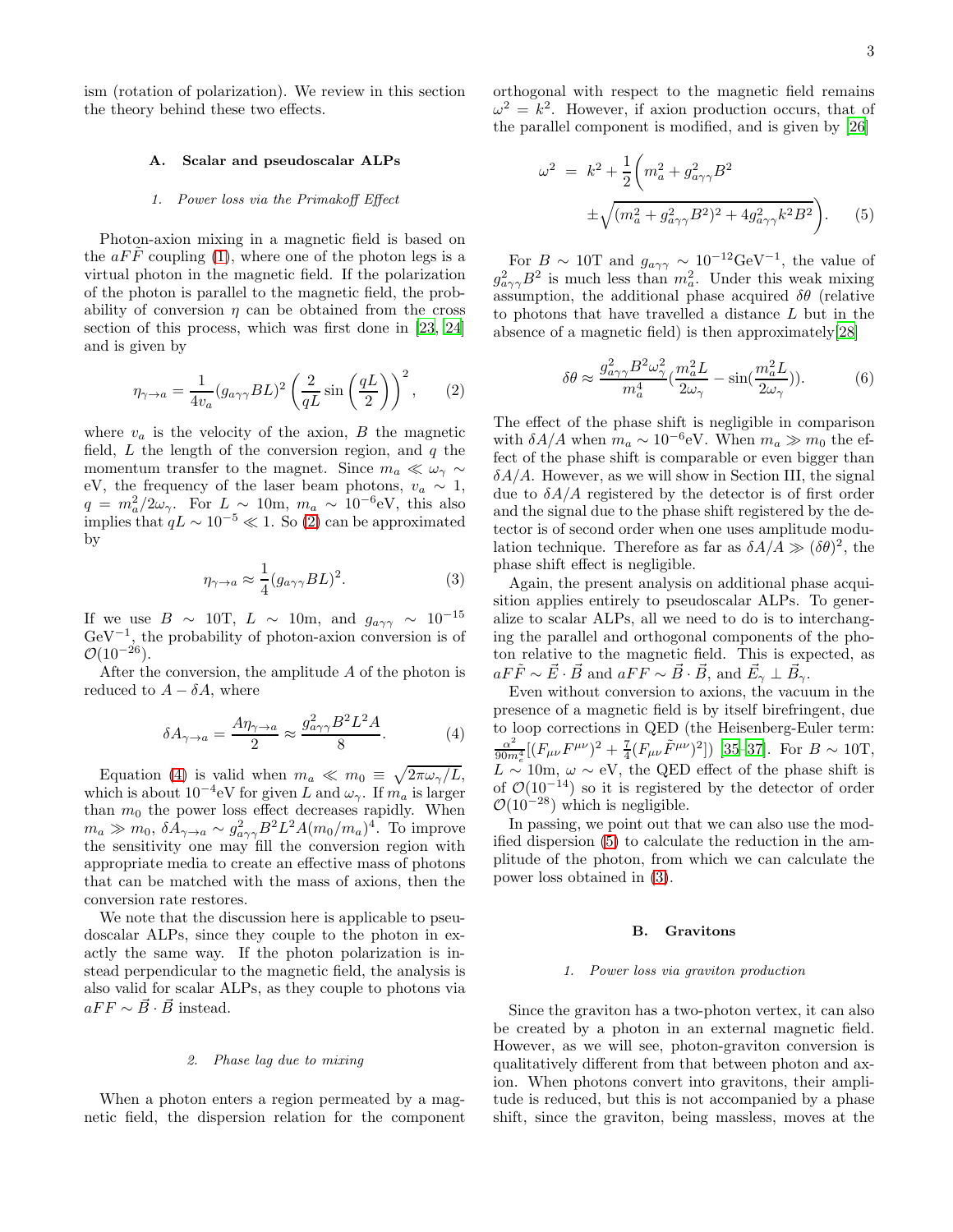speed of light. The photon components parallel and perpendicular to the magnetic field convert at equal rates to the two polarization  $(+$  and  $\times)$  of the graviton. As we will discuss, this qualitative difference can in principle tell us whether gravitons or axions are being produced in the conversion region; for example, we could alternate between modulating the amplitude and phase of the laser beam, which would reveal information about amplitude reduction and phase shift respectively. We stress that this suggestion is essentially theoretical in nature, as we do not expect our proposed experiment to have the required sensitivity to detect gravitons yet.

In linearized general relativity, the interaction between the graviton and photon is given by

<span id="page-3-0"></span>
$$
S_{h\gamma} = \frac{1}{2} \int d^4x h_{\mu\nu} T^{\mu\nu}_{(\gamma)},\tag{7}
$$

where  $h_{\mu\nu} = g_{\mu\nu} - \eta_{\mu\nu}$  is a small perturbation to the metric, and  $T_{(\infty)}^{\mu\nu}$  $\chi_{(\gamma)}^{\mu\nu}$  is the energy-momentum tensor of the photon, given by

$$
T_{\mu\nu}^{(\gamma)} = F_{\mu\rho}F^{\rho}{}_{\nu} - \frac{1}{4}\eta_{\mu\nu}F_{\alpha\beta}F^{\alpha\beta}.
$$
 (8)

Without loss of generality, we assume that the graviton and photon propagates along the z axis. In the transverse-traceless gauge, the  $+$  and  $\times$  modes of the graviton have respectively the polarization tensors  $\epsilon_{11} =$  $-\epsilon_{22} = 1$  and  $\epsilon_{12} = \epsilon_{21} = 1$  (while all other components vanish). From [\(7\)](#page-3-0), we see that the graviton-photon coupling  $\propto \sum_{\alpha} \epsilon_{ij}^{\alpha} (E_i E_j + B_i B_j)$  [\[28](#page-6-17)], where  $E_i$  and  $B_i$  are respectively the electric and magnetic fields,  $i = 1, 2$  and  $\alpha = +, \times$ . Hence, the  $+ (\times)$  mode couples only  $E_{\perp} (E_{\parallel})$ polarizations, where  $\perp$  and  $\parallel$  are defined with respect to the plane containing the wave vector of the photon and the external magnetic field.

For simplicity we consider the case where the external magnetic field is perpendicular to the direction of propagation of the photon (and graviton). From the form of the action or the linearized Einstein's equations  $(\partial^2 h_{\mu\nu} = -16\pi G T_{\mu\nu}),$  we can then compute the conversion probability of photons into gravitons:

<span id="page-3-1"></span>
$$
\eta_{\gamma \to h} = 4\pi G B^2 L^2,\tag{9}
$$

which is valid for both the  $+$  and  $\times$  modes. As expected, [\(9\)](#page-3-1) has essentially the same dependence on the magnetic field and length of the conversion region as [\(3\)](#page-2-3)  $(\propto B^2 L^2)$ . However, since the Peccei-Quinn scale  $f_a$  is far less than the Planck scale  $M_{Planck}$ , graviton production has a much lower probability than that of axion production. For realistic values of  $B$  and  $L$  that we used above, the probability is of  $\mathcal{O}(10^{-33})$ . So our proposed experiment is not capable of finding the graviton, given existing technologies.

The reduction in photon amplitude corresponding to [\(9\)](#page-3-1) is

$$
\delta A_{\gamma \to h} = \frac{A \eta_{\gamma \to h}}{2} = 2\pi G B^2 L^2 A. \tag{10}
$$



<span id="page-3-2"></span>FIG. 1: Schematic diagram of our proposed experiment. A laser beam, whose amplitude is modulated by a Pockels cell, is split into two beams of equal intensity  $(B_1 \text{ and } B_2)$ . The beam  $B<sub>2</sub>$  (vertical) traverses a region permeated by a magnetic field  $\vec{B}$ , where photons convert to axions (and other particles with a two-photon vertex). It is then recombined at the detector with the beam  $B_1$  (horizontal), which acts as a reference. The two arms are different in length, so that the two beams are out of phase by  $\pi$  in the absence of a magnetic field. A change in intensity registered by the detector would signal the occurrence of a conversion. To extract the component of the overall signal that is proportional to  $g_{a\gamma\gamma}^2$ , we mix the output with the oscillator voltage that drives the Pockels cell.

# 2. (The absence of ) phase lag due to graviton production

Unlike the conversion into axions, photon-graviton mixing does not produce a phase lag between the two photon polarizations, so unlike [\(6\)](#page-2-4),

$$
\delta \theta_{\gamma \to h} = 0. \tag{11}
$$

This is understandable because the graviton is massless, and therefore moves at the speed of light. In addition, because both parallel and perpendicular polarizations decay into the the  $\times$  and  $+$  graviton modes with equal probabilities, birefringence and dichroism do not develop. As mentioned, this qualitative difference between axion- and graviton-photon mixing in a magnetic field can potentially be utilized to differentiate these particles experimentally. We also point out that QED birefringence and loop corrections give rise to a slight difference in the production rate of the two graviton polarizations, though they are negligible and therefore ignored here [\[29](#page-6-19)].

# III. DESIGN OF EXPERIMENT

In our proposed experiment, a laser beam first enters a Pockels cell (with a polarizer behind) to modulate its amplitude (the purpose of the modulation will be explained below). Subsequently, it is divided by a beamsplitter into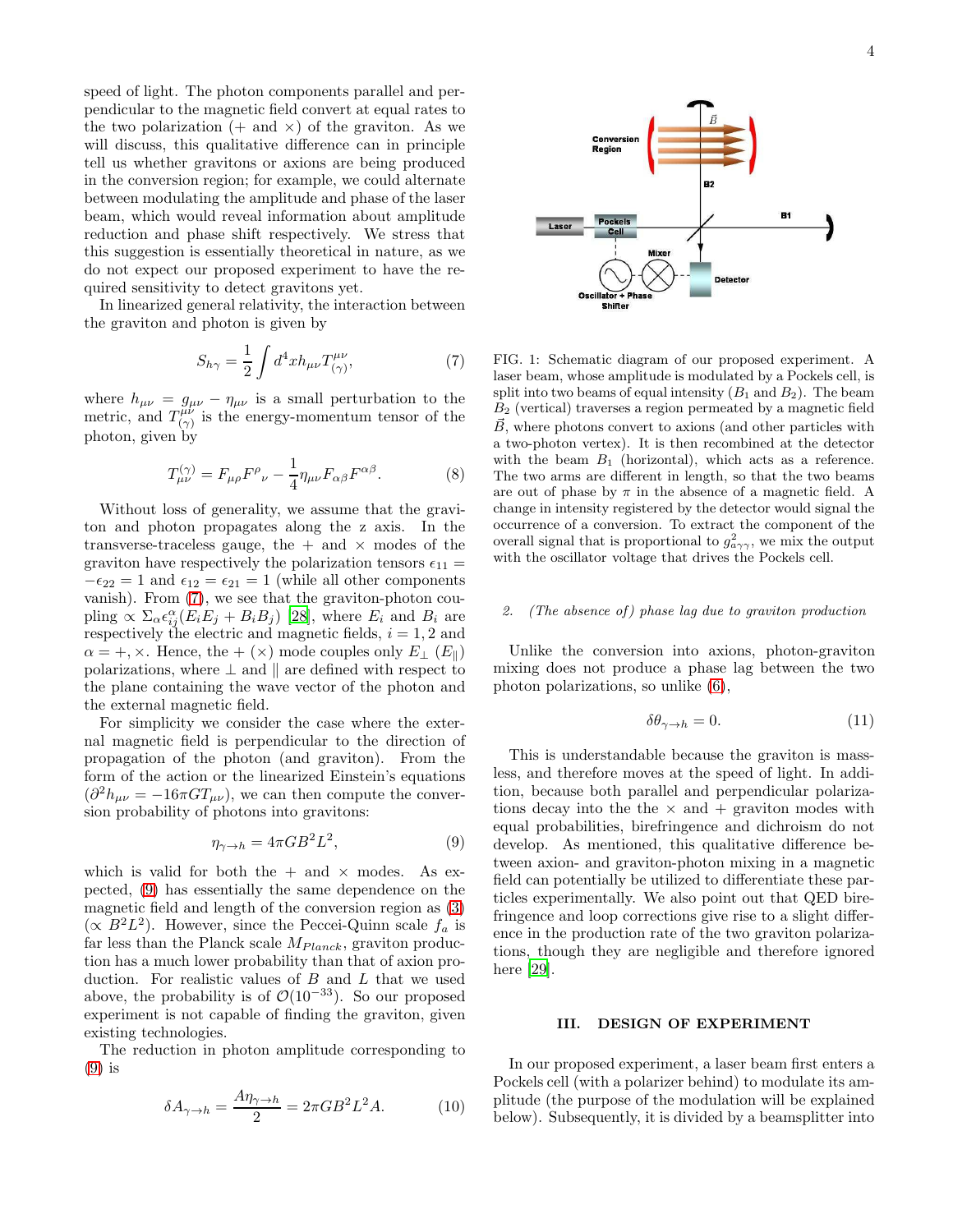two beams (which we label  $B_1$  and  $B_2$  in Figure [1\)](#page-3-2) with equal intensity.  $B_2$  is essentially the laser beam used in the first half of the "shining-light-through-the-wall" experiment: it passes through a region permeated by a constant magnetic field, where a small fraction of the photons are converted into axions which carry energy away from the beam, according to [\(3\)](#page-2-3). For simplicity, we will consider here that the carrier of the modulated beam (both  $B_1$  and  $B_2$ ) is linearly polarized in the direction of the magnetic field, so our analysis in the previous section applies (For the detection of scalar ALPs, the polarization should be perpendicular to the magnetic field instead). The two beams are then recombined at the detector, and in the presence of a conversion, the slight amplitude reduction and phase shift would lead to interference, which can be detected.

The length of the path traversed by beam  $B_1$  is by design slightly different from that by  $B_2$ , so that at the detector the two beams would be out of phase by  $\pi$  if the magnetic field has been absent. Operationally, this can be achieved by adjusting one of the path lengths until destructive interference is observed at the detector when the magnetic field is turned off. Hence, in the absence of the sidebands, the two beams would interfere destructively at the detector. The purpose for this arrangement is to reduce the background, thereby enhancing the signal-tonoise ratio and minimizing shot noise.

Let the path lengths of the two arms be  $L_x$  and  $L_y$ (corresponding to beams  $B_1$  and  $B_2$ ), and that the state of the laser after passing through the Pockels cell can be described by

$$
\vec{E}_{in} = \vec{E}_0 (1 + \beta \sin \omega_m t) e^{i\omega t}, \qquad (12)
$$

where  $\beta$  is a constant,  $\vec{E}_0$  the initial electric field at  $t = 0$ , and  $\omega$  is the frequency of the laser. The amplitude is modulated at a frequency  $\omega_m$ . This can be recast as

<span id="page-4-0"></span>
$$
\vec{E}_{in} = \vec{E}_0 \left( e^{i\omega t} + \frac{\beta}{2i} e^{i(\omega + \omega_m)t} - \frac{\beta}{2i} e^{i(\omega - \omega_m)t} \right), \quad (13)
$$

where the first term is referred to as the "carrier", and the latter two as "sidebands".

The state of the carrier after recombination at the detector is given by

$$
\vec{E}_{carrier} = -\frac{\vec{E}_0}{2} e^{i(\omega t + 2kL)} \times \left[ 2i \sin k\Delta L - (\frac{\delta A}{A} + i\delta\theta) e^{-ik\Delta L} \right], (14)
$$

where  $k = \omega/c$  is the wavenumber of the laser photons,  $A = |\vec{E}_0|, \Delta L = L_x - L_y$  is the length difference between the two arms, and  $L = (L_x + L_y)/2$  is the average. As mentioned, we will choose  $k\Delta L = \pi$ , so that the detector operates at a dark fringe, in order to eliminate the background signal. This leads to

$$
\vec{E}_{carrier} = \frac{e^{i(\omega t + 2kL)}}{2} \left(\frac{\delta A}{A} + i\delta\theta\right) \vec{E}_0.
$$
 (15)

Note that without the aid of the sidebands, this would be the entire signal. While the background is eliminated, the intensity  $({\sim \vec{E}^2})$  is of  $\mathcal{O}(g_{a\gamma\gamma}^4)$  (for axions). This loss in sensitivity, as we will see, can be recovered by using the sidebands.

Meanwhile, the sidebands (second and third terms of [\(13\)](#page-4-0)) are described by

$$
\vec{E}_{\pm} = \vec{E}_0 \beta e^{i(\omega t + 2kL)} e^{\pm i(\omega_m t + 2\omega_m L/c)}
$$

$$
\times \left[ \sin \frac{\omega_m \Delta L}{c} \mp i(\frac{\delta A}{A} + i\delta \theta) \frac{e^{\mp i\omega_m \Delta L/c}}{2} \right], (16)
$$

where the subscripts  $+$  and  $-$  denote respectively the sideband components of frequency  $\omega + \omega_m$  and  $\omega - \omega_m$ .

If we set  $\omega_m \approx \pi c/2\Delta L$ , the total electric field at the detector is obtained by adding that of the carrier and sidebands:

$$
\vec{E} = \vec{E}_0 e^{i(\omega t + 2kL)} \left( \frac{1}{2} (\frac{\delta A}{A} + i\delta \theta) + \beta \left( 2 - (\frac{\delta A}{A} + i\delta \theta) \right) \cos \left[ \omega_m t + \frac{2\omega_m L}{c} \right] \right)
$$
 (17)

Note that this particular value of  $\omega_m$  is chosen to maximize the signal. Since  $\omega_m \to n\omega_m$  and  $k\Delta L \to n\pi$  (for  $n$  an odd integer) are equally valid choices, the experimenter has much freedom in choosing a suitable value for  $\omega_m$  that is experimentally feasible.

Hence, the power  $P$  that falls on the detector is

$$
P = P_{in} \left\{ \frac{(\delta A/A)^2 + \delta \theta^2}{4} + \frac{\beta^2 (4 - 4\frac{\delta A}{A} + \frac{\delta A^2}{A^2} + \delta \theta^2)}{2} + \beta (2\frac{\delta A}{A} - \frac{\delta A^2}{A^2} + \frac{\delta \theta^2}{2}) \cos \left[ \omega_m \left( t + \frac{2L}{c} \right) \right] + \frac{\beta^2 (4 - 4\frac{\delta A}{A} + \frac{\delta A^2}{A^2} + \delta \theta^2)}{2} \cos \left[ 2\omega_m \left( t + \frac{2L}{c} \right) \right] \right\}
$$
\n(18)

Thus the power has a dc component (first line), and two ac components with frequencies  $\omega_m$  and  $2\omega_m$ . If we multiply this with the oscillator voltage that drives the Pockels cell (plus an appropriate phase shift) via a mixer, we can extract the component of frequency  $\omega_m$ . Neglecting the second-order contributions, the time-averaged output power of the mixer is given by

$$
P_{out} = \frac{1}{T} \int_{T} 2P_{in} \beta \mathcal{G} \left(\frac{\delta A}{A}\right) \cos^2\left(\omega_m t\right) \tag{19}
$$

$$
=\frac{P_{in}\beta\mathcal{G}\delta A}{A}\tag{20}
$$

where  $\mathcal G$  is the gain of the detector and T is taken to be sufficiently long to ensure that the time-averaging is accurate. Hence, the output signal is proportional to  $g_{a\gamma\gamma}^2$ for axions and G for gravitons.

In this analysis we choose to modulate the amplitude, rather than the phase, of the photons so the result will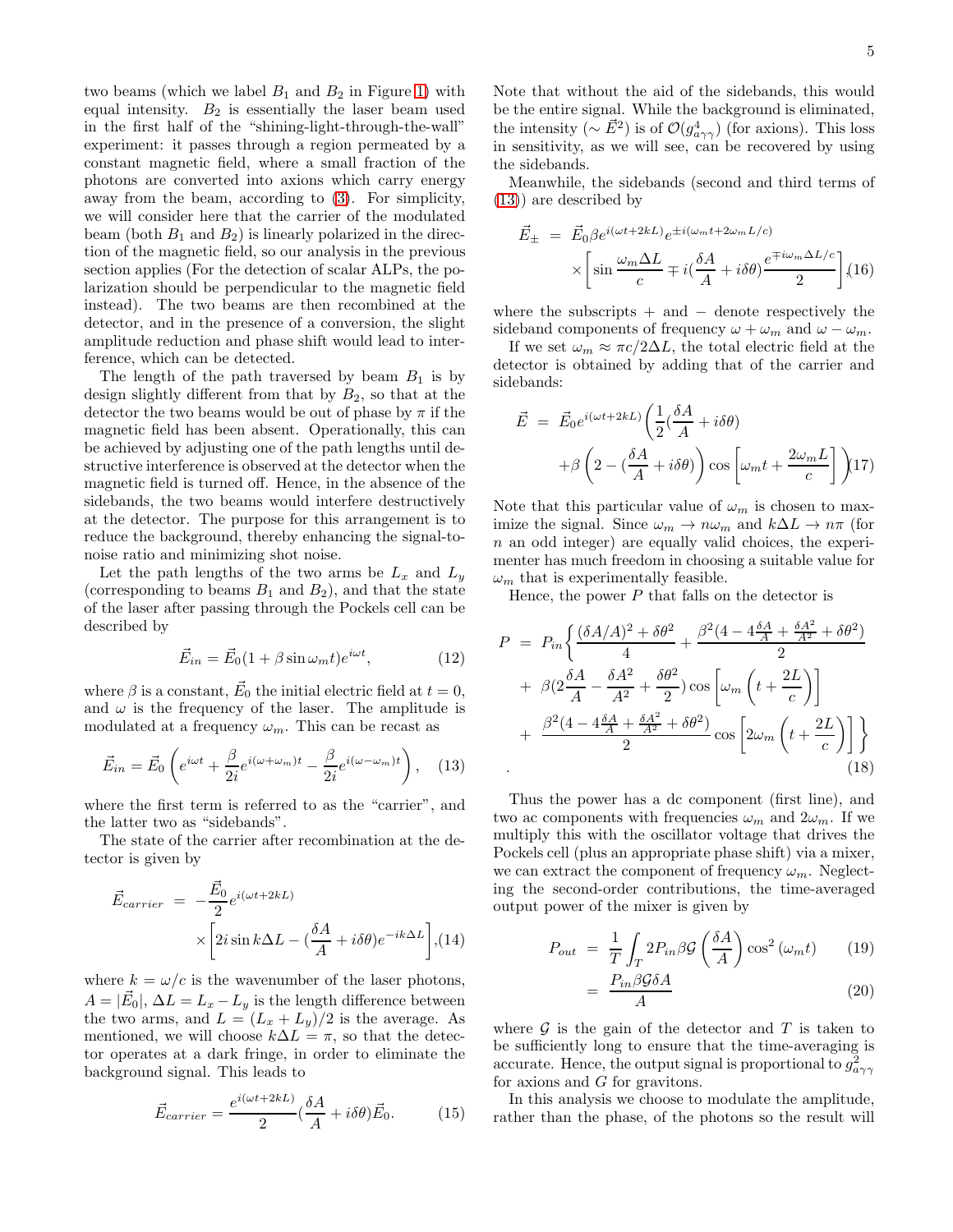not be spoiled by the QED effect. In principle, we could instead modulate the phase, in which case the change in intensity registered by the detector would be primarily a consequence of the phase shift instead of the amplitude reduction. The corresponding analysis is highly analogous and will not be repeated here. The major difference is that the coefficients for the sidebands in [\(13\)](#page-4-0),  $\beta/2i$ , are replaced approximately by  $J_1(\beta)$ , the first-order Bessel function of the first kind (higher harmonics now are also present, but are negligible). Since  $J_1(\beta)$  are real, our earlier analysis would work if  $\delta A/A$  is replaced by  $i\delta\theta$ , which is purely imaginary. This can be implemented by manipulating polarizers adjacent to the Pockels cell. Thus by switching between phase and amplitude modulation, we can infer information on both the amplitude reduction and phase shift. This is one conceivable way of identifying the particles that the photons have converted into. For the experiments mainly interested in measuring the QED effect, the phase modulation should be employed.

# IV. SENSITIVITY

Despite the improvement in signal size, the use of interferometers is inevitably accompanied by the presence of shot noise, which is a manifestation of the granular nature of the coherent state of photons in the laser beam. This limits the resolution of the interferometer therefore reducing the sensitivity to  $g_{a\gamma\gamma}$  in our set up.

For a laser beam consisting of  $N$  incoming photons, we expect the shot noise in our setup to have a magnitude of  $\sqrt{N}$  due to Poisson statistics. The signal-to-noise ratio is thus reduced to  $(g_{a\gamma\gamma}BL)^2N/\sqrt{N}$ . In the case of a nondetection, this allows us to constrain the axion-photon coupling to  $g_{a\gamma\gamma,max} < (BL)^{-1} N^{-1/4}$ , which is what can be achieved by conventional photon-regeneration experiments. (In their case, the signal is much smaller, of  $\mathcal{O}(g_{a\gamma\gamma}^{4}N)$ , so dark count rate can be a problem.)

Our setup admits a straightforward implementation of squeezed light using standard optical techniques, which can help reduce shot noise. Using interferometry, in principle, is a different realization of the polarimetry experiment that measures birefringence and dichroism. However, in the polarimetry the dominant noise is the intrinsic birefringence of the optical devices. In interferometry, the intrinsic noises is dominated by the photon counting error (shot noise). Shot noise can be viewed as the beating of the input laser with the vacuum fluctuations entering the other side of the beam splitter. The conception of reducing shot noise by injecting squeezed light is first suggested by [\[46\]](#page-7-8). Let us give a brief summary in the following. The coherent state  $|\alpha\rangle$  is described by the unitary displacement operator:  $|\alpha \rangle = D(\alpha)|0 \rangle = exp(\alpha a^{\dagger} - \alpha^* a)|0 \rangle$ , where  $a^{\dagger}$  and a are creation and annihilation operators of photons with frequency  $\omega$  and  $\alpha$  is a complex number. The photon number operator is  $N = a^{\dagger} a$  and one finds:  $\bar{N} = |\alpha|^2$ ,  $\Delta N = |\alpha|$  for the coherent state. A squeezed state is

described as  $|\alpha, \zeta \rangle = D(\alpha)S(\zeta)|0\rangle$ , where  $\zeta = re^{i\theta}$ is a complex number and  $S = exp[1/(2(\zeta^* a^2 - \zeta(a^{\dagger})^2))].$ For the squeezed state one finds:  $\overrightarrow{N} = |\alpha|^2 + sinh^2r$ and  $(\Delta N)^2 = |\alpha \cosh r - \alpha^* e^{i\theta} \sinh r|^2 + 2\cosh^2 r \sinh^2 r$ . Let mode  $1^+$  denote electromagnetic field incident from the laser side of the beam splitter and mode  $2^+$  denote electromagnetic field incident from the other side of beam splitter. By using an ordinary laser  $|\alpha, 0\rangle$  in one side of the beam splitter and injecting squeezed light  $|0,\zeta\rangle$  from the other side of beam splitter we have the state:  $|\phi \rangle = S_2(\zeta)D_1(\alpha)|0 \rangle$ . The photons received by an ideal photo-detector in one output port then have the property:  $\bar{N} = \alpha^2 sin^2(\phi/2) + cos^2(\phi/2) sinh^2r$ and  $\Delta N^2 = \alpha^2 \sin^4(\phi/2) + 2\cos^4(\phi/2)\cosh^2 r \sinh^2 r +$  $sin^2(\phi/2)cos^2(\phi/2)(\alpha^2e^{-2r} + sinh^2r)$ , where  $\phi$  is the phase difference between the two arms of the interferometer. We see that if one operates near a dark fringe,  $\bar{N} = \sinh^2 r$  and  $(\Delta N)^2 = 2\cosh^2 r \sinh^2 r$  which can be arbitrarily small in theory. Implementations of squeezed light together with using power recycling and sidebands are demonstrated by [\[47](#page-7-9)] and later a 10dB shot noise reduction is achieved [\[48\]](#page-7-10). A 10dB suppression of shot noise can result in a  $10^{1/2}$  improvement of the constraint to  $g_{a\gamma\gamma}$ .

To further boost the sensitivity, we can incorporate in our setup optical delay lines or Fabry-Perot cavities to enhance the signal by a factor of  $n$ , where  $n$  is the number of times the laser beam is folded. The resultant improvement in our ability to constrain  $g_{a\gamma\gamma}$  is of order  $n^{1/2} \sim 10^{1.5}$  v.s.  $n^{1/4} \sim 10^{0.75}$  in photon regeneration experiment. Combined, the use of squeezed light and optical delay lines results in a gain in the sensitivity to  $g_{a\gamma\gamma}$ of  $10^2$  over a simple photon regeneration experiment.

If we use  $n \sim 10^3$ ,  $B \sim 10$ T,  $L \sim 10$ m with a 10W  $(\lambda = 1 \mu m)$  laser, after 240 hours running, the experiment can exclude ALPs with  $g_{a\gamma\gamma} > 2.8 \times 10^{-10} \text{GeV}^{-1}$  to  $5\sigma$  significance. If one also employs squeezed-light laser which improves signal-to-noise ratio by  $10dB$  with similar setup, the exclusion limit can reach  $g_{a\gamma\gamma} \sim 10^{-11} \text{GeV}^{-1}$ .

Even without employing the squeezed light technique, a interferometer experiment boosted by a Fabry-Perot cavity can achieve similar sensitivity as that in the resonantly-enhanced axion-photon regeneration experiment (a purely laboratory experiment probing axionphoton coupling at a level competitive with or superior to limits from stellar evolution or solar axion searches) [\[49\]](#page-7-11). In practice, the interferometer experiment does not require sophisticated locking and alignment techniques for two cavities which is essential to the resonantly-enhanced axion-photon regeneration experiment. In addition, the interferometer experiment has doubled photon to axion conversion length with same amount of magnets so the signal is boosted by a factor of four.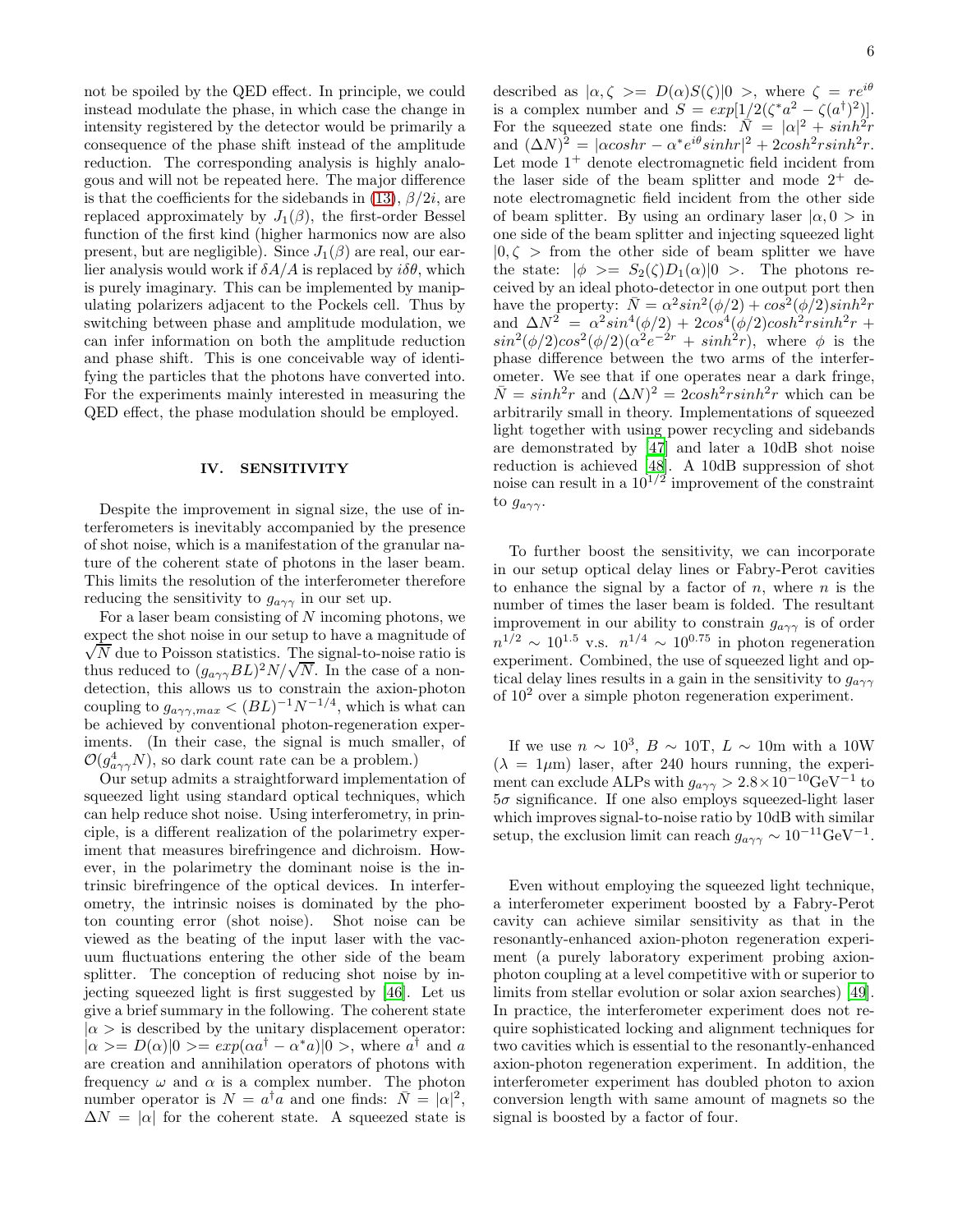# V. DISCUSSIONS AND CONCLUSIONS

Now is an exciting time for particle physics. In the high-energy frontier, the LHC has finally begun operation, providing us with unprecedented access to physics at the TeV scale. In the low-energy frontier, a large number of experiments worldwide (e.g. ADMX [\[50\]](#page-7-12), CAST [\[41\]](#page-7-13), PVLAS [\[43\]](#page-7-1), GammeV [\[51\]](#page-7-14), CARRACK [\[52\]](#page-7-15), ALPS(at DESY) [\[53\]](#page-7-16), OSQAR(at CERN) [\[45\]](#page-7-3), etc.) are currently actively searching for new physics at the sub-eV scale, with a particular focus on discovering light scalars, most notably the QCD axion, and also ALPs, hidden photons, and chameleons, among other exotic particles. For a good summary of existing and future experiments, the reader is referred to [\[38\]](#page-7-17).

The exploration of new physics at the low-energy frontier is a well-motivated enterprise. After all, more than thirty years have passed and the axion remains the most attractive solution to the strong CP problem. Even more remarkably, unbeknownst originally to the pioneers in axion physics, the properties of their new creation turn out to match precisely with those of dark matter (for a summary of evidence that favors axionic dark matter, see [\[39\]](#page-7-18)). With the realization that ALPs exist abundantly in string theory [\[25\]](#page-6-14), there are thus ample reasons to believe that new physics might lurk at the sub-eV scale, waiting to be discovered.

In this paper, we propose a new method of ALPs detection based on interferometry. A laser source is split into two beams, where one is exposed to a magnetic field permeating a confined region, within which photon-axion

- <span id="page-6-0"></span>[1] R. D. Peccei, H. R. Quinn, Phys. Rev. Lett. 38, 1440- 1443 (1977).
- <span id="page-6-1"></span>[2] R. D. Peccei, H. R. Quinn, Phys. Rev. D16, 1791-1797 (1977).
- <span id="page-6-2"></span>[3] S. Weinberg, Phys. Rev. Lett. 40, 223-226 (1978).
- <span id="page-6-3"></span>[4] F. Wilczek, Phys. Rev. Lett. 40, 279-282 (1978).
- <span id="page-6-4"></span>[5] J. E. Kim, Phys. Rev. Lett. **43**, 103 (1979).
- [6] M. A. Shifman, A. I. Vainshtein, V. I. Zakharov, Nucl. Phys. B166, 493 (1980).
- [7] A. R. Zhitnitsky, Sov. J. Nucl. Phys. 31, 260 (1980)
- <span id="page-6-5"></span>[8] M. Dine, W. Fischler, M. Srednicki, Phys. Lett. B104, 199 (1981).
- <span id="page-6-6"></span>[9] D. A. Dicus, E. W. Kolb, V. L. Teplitz, R. V. Wagoner, Phys. Rev. D18, 1829 (1978).
- [10] D. A. Dicus, E. W. Kolb, V. L. Teplitz, R. V. Wagoner, Phys. Rev. D22, 839 (1980).
- [11] G. G. Raffelt, D. S. P. Dearborn, Phys. Rev. D36, 2211 (1987).
- <span id="page-6-7"></span>[12] D. S. P. Dearborn, D. N. Schramm, G. Steigman, Phys. Rev. Lett. 56, 26 (1986).
- <span id="page-6-8"></span>[13] J. Ipser, P. Sikivie, Phys. Rev. Lett. **50**, 925 (1983).
- [14] J. Preskill, M. B. Wise, F. Wilczek, Phys. Lett. B120, 127-132 (1983)
- [15] L. F. Abbott, P. Sikivie, Phys. Lett. B120, 133-136 (1983).

conversion occurs. This results in a phase shift and reduction in amplitude, which can be made manifest if the beam is then recombined and made to interfere with the other, which acts as a reference. In order to avoid the signal being overwhelmed by the background, it is necessary to have the detector operate at a dark fringe. Unfortunately this also reduces the signal to a second-order effect  $(\mathcal{O}(g_{a\gamma\gamma}^4))$ . This reduction can be nullified by modulating the photon amplitude, and mixing the output signal with the oscillator voltage that drives the Pockels cell.

While we have as our principal aim the detection of ALPs, our design is theoretically applicable to any particle with a two photon vertex, so that mixing in the presence of an external magnetic field is permitted. Given the possibility that more than one such particle exists, it is important to identify what the photons have converted into. We suggest two methods that can help shed light on this issue. First, we could repeat the experiment by modulating the phase instead of the amplitude of the laser, as this would reveal information about the phase shift as well. Secondly, scalar and pseudoscalar ALPs can be distinguished by modifying the polarization of the laser. Conversion can only occur if the polarization is parallel (perpendicular) to the external magnetic field for pseudoscalar (scalar) ALPs.

# VI. ACKNOWLEDGEMENT

We thank Guido Mueller and Pierre Sikivie for useful conversations. This work was supported in part by the U.S. Department of Energy under contract DE-FG02- 97ER41029.

- [16] M. Dine, W. Fischler, Phys. Lett. **B120**, 137-141 (1983).
- <span id="page-6-9"></span>[17] P. Sikivie, Lect. Notes Phys. 741, 19-50 (2008). [\[astro-ph/0610440\]](http://arxiv.org/abs/astro-ph/0610440).
- <span id="page-6-10"></span>[18] F. Moulin, D. Bernard, 1, F. Amiranoff, Z. Phys. C72, 607-611 (1996).
- [19] A. Mirizzi, G. G. Raffelt, P. D. Serpico, Phys. Rev. D72, 023501 (2005). [\[astro-ph/0506078\]](http://arxiv.org/abs/astro-ph/0506078).
- [20] D. Espriu and A. Renau, [arXiv:1010.3580](http://arxiv.org/abs/1010.3580) [hep-ph].
- [21] P. W. Graham and S. Rajendran, [arXiv:1101.2691](http://arxiv.org/abs/1101.2691) [hepph].
- <span id="page-6-11"></span>[22] O. Mena, S. Razzaque, F. Villaescusa-Navarro, JCAP 1102, 030 (2011). [\[arXiv:1101.1903](http://arxiv.org/abs/1101.1903) [astro-ph.HE]]
- <span id="page-6-12"></span>[23] P. Sikivie, Phys. Rev. Lett. **51**, 1415 (1983).
- <span id="page-6-13"></span>[24] P. Sikivie, Phys. Rev. **D32**, 2988 (1985).
- <span id="page-6-14"></span>[25] P. Svrcek, E. Witten, JHEP 0606, 051 (2006). [\[hep-th/0605206\]](http://arxiv.org/abs/hep-th/0605206).
- <span id="page-6-15"></span>[26] L. Maiani, R. Petronzio, E. Zavattini, Phys. Lett. B175, 359 (1986).
- <span id="page-6-16"></span>[27] M. E. Gertsenshtein, Sov. Phys. JETP, 64, 84 (1962).<br>[28] G. Raffelt, L. Stodolsky, Phys. Rev. **D37**, 1237 (1988)
- <span id="page-6-17"></span>G. Raffelt, L. Stodolsky, Phys. Rev. D37, 1237 (1988).
- <span id="page-6-19"></span>[29] M. Ahlers, J. Jaeckel, A. Ringwald, Phys. Rev. D79, 075017 (2009). [\[arXiv:0812.3150](http://arxiv.org/abs/0812.3150) [hep-ph]].
- <span id="page-6-18"></span>[30] H. Gies, J. Jaeckel and A. Ringwald, Phys. Rev. Lett. 97, 140402 (2006) [\[arXiv:hep-ph/0607118\]](http://arxiv.org/abs/hep-ph/0607118).
- [31] M. Ahlers, H. Gies, J. Jaeckel and A. Ringwald, Phys.